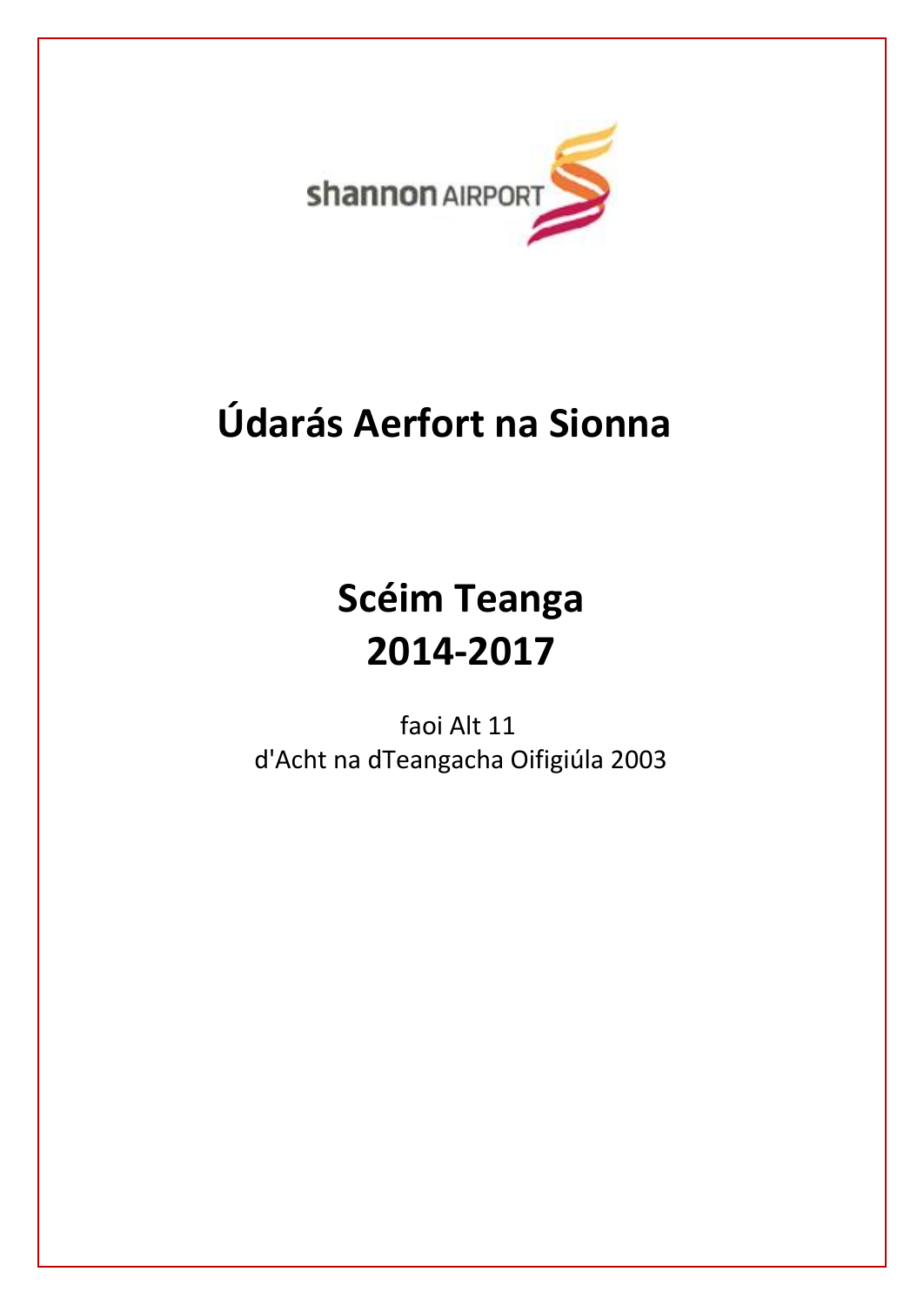# Clár an Ábhair

<span id="page-1-0"></span>

| 1. |     |  |
|----|-----|--|
| 2. |     |  |
| 3. |     |  |
| 4. |     |  |
| 5. |     |  |
| 6. |     |  |
|    | 6.1 |  |
|    | 6.2 |  |
|    | 6.3 |  |
|    | 6.4 |  |
| 7. |     |  |
|    | 7.1 |  |
|    | 7.2 |  |
|    | 7.3 |  |
|    | 7.4 |  |
|    | 7.5 |  |
|    | 7.6 |  |
|    | 7.7 |  |
|    | 7.8 |  |
|    | 7.9 |  |
| 8. |     |  |
| 9. |     |  |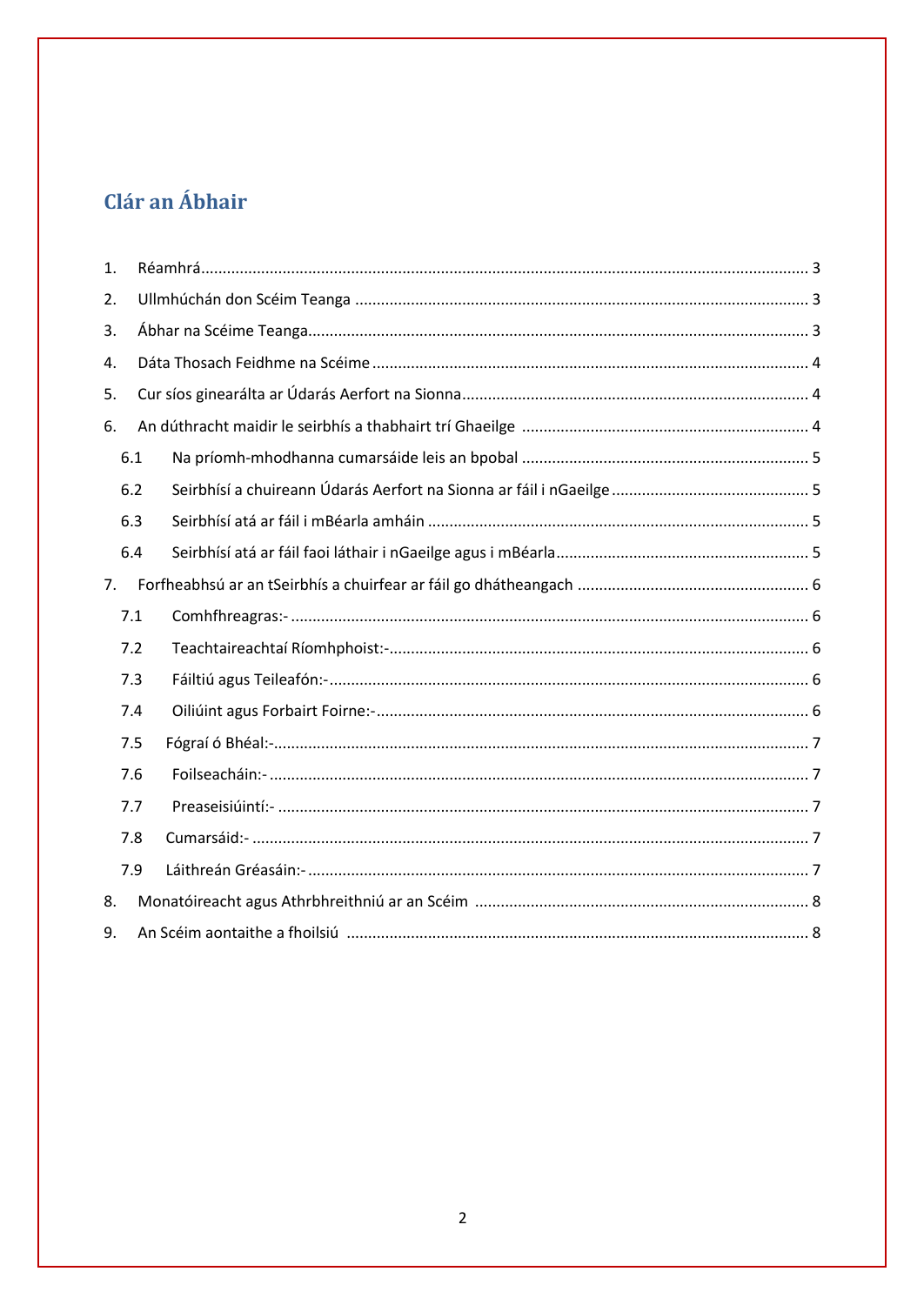### **1. Réamhrá**

Is í seo an chéad Scéim Teanga a d'ullmhaigh Údarás Aerfort na Sionna plc (SAA) faoi Alt 11 d'Acht na dTeangacha Oifigiúla 2003 ("an tAcht").

Foráiltear faoi Alt 11 an Achta sin do scéim reachtúil arna hullmhú ag comhlachtaí poiblí ina leagtar amach go mionsonraithe na seirbhísí a chuirfear ar fáil:

- inGaeilge;
- i mBéarla; agus
- i nGaeilge agus i mBéarla araon

agus na bearta a dhéanfar d'fhonn cinntiú i ndáil le seirbhís ar bith nach gcuireann SAA ar fáil i nGaeilge go ndéanfar iad a chur ar fáil ar an gcaoi sin taobh istigh de thréimhse ama aontaithe.

## **2. Ullmhúchán don Scéim Teanga**

Rinneadh an scéim seo a ullmhú ar iarratas ón Aire Ealaíon, Oidhreachta agus Gaeltachta faoi Alt 11 an Achta agus, i gcomhréir leis na Treoirlínte faoi alt 12 an Achta.

Agus an scéim seo á hullmhú, cuireadh Coiste Gaeilge inmheánach ar bun chun díriú ar réimsí éagsúla na scéime agus an méid is féidir a bhaint amach in imeacht na dtrí bliana seo chugainn a thabhairt san áireamh.

Faoi alt 13 an Achta, foilsíodh fógra poiblí i mí Márta 2013 go raibh de rún againn dréacht de scéim faoi Acht na dTeangacha Oifigiúla, 2003 a fhoilsiú. Cuireadh dhá cheann déag d'aighneachtaí faoi bhráid. Scrúdaíodh na haighneachtaí agus tá cuid mhaith dár moladh iontu tugtha san áireamh leis an scéim seo. Is féidir na haighneachtaí a bhreathnú ar [www.shannonairport.ie.](http://www.shannonairport.ie/) Ba mhaith le SAA buíochas a ghlacadh leo siúd ar fad a chuir de stró orthu féin páirt a ghlacadh sa phróiseas tábhachtach seo.

# <span id="page-2-0"></span>**3. Ábhar na Scéime Teanga**

Tá de chuspóir leis an scéim feabhas a chur ar an tseirbhís a chuireadh SAA ar fáil i nGaeilge. Tá cuntas achomair leagtha amach sa scéim ar na seirbhísí atá ar fáil i nGaeilge faoi láthair agus ar na pleananna chun feabhas a chur ar na seirbhísí a chuirtear ar fáil i rith ré na scéime trí bliana seo.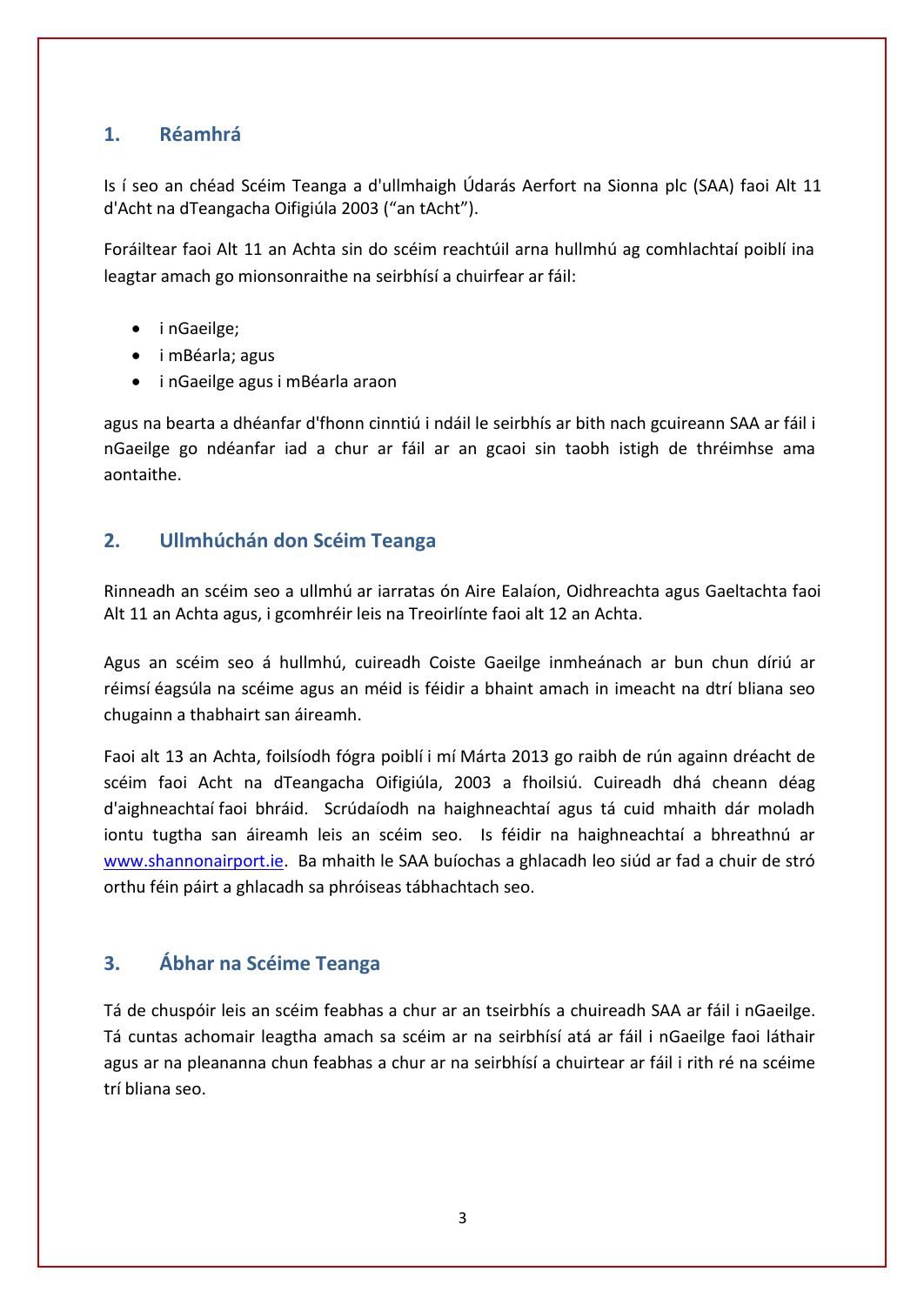# <span id="page-3-0"></span>**4. Dáta Thosach Feidhme na Scéime**

Tá an Scéim deimhnithe ag an Aire Ealaíon, Oidhreachta agus Gaeltachta. Tiocfaidh an Scéim i bhfeidhm ón 28 Aibreán, 2014 agus beidh sí i bhfeidhm go ceann trí bliana on dáta sin nó go dtí go ndeimhníonn an tAire Scéim nua, de bhun Alt 15 an Achta.

## <span id="page-3-1"></span>**5. Cur síos Ginearálta ar Údarás Aerfort na Sionna**

Is cuid d'Údarás Aerfort na Sionna plc atá in Aerfort na Sionna. Tá na hoifigí cláraithe ag Aerfort na Sionna, Co. an Chláir. Uimhir Chlárúcháin 391054 Éire. Ceannoifig, Aerfort na Sionna, Éire.

Is í an bhainistíocht agus an fhorbairt ar Aerfort na Sionna an phríomhobair a dhéanann SAA chomh maith le beartaíocht tráchtála, mar shampla bainistíocht ar chúrsaí réadmhaoine, tráchtála agus miondíolacháin. Rinneadh freastal san aerfort ar 1.5m paisinéir i rith na bliana 2012.

Bord naonúr comhaltaí atá i mbun rialúchán SAA, seachtar arna gceapadh ag an Aire Iompair, Turasóireachta agus Spóirt agus beirt arna gceapadh ag an bhfoireann.

Is iad Comhaltaí an Bhoird faoi láthair:

- Rose Hynes (Cathaoirleach)
- Neil Pakey (Príomh-Oifigeach Feidhmiúcháin)
- Kathryn O'Leary Higgins
- Pat Dalton
- Liam O'Shea
- Tony Brazil
- Tom Coughlan
- Michael Leydon
- Joe Buckley
- Kevin McCarthy

Déanann an Bord maoirseacht ar obair Fheidhmeannas Údarás Aerfort na Sionna chomh maith le gach cinneadh cistíochta agus gach gné den cheapadh polasaithe agus den fhorbairt tionsclaíochta a dhaingniú.

# <span id="page-3-2"></span>**6. An dúthracht maidir le seirbhís a thabhairt trí Ghaeilge**

Aontaíonn Údarás Aerfort na Sionna leis na prionsabail maidir le Gaeilge, Béarla agus dhátheangachas a leagtar amach in Acht na dTeangacha Oifigiúla 2003, agus táthar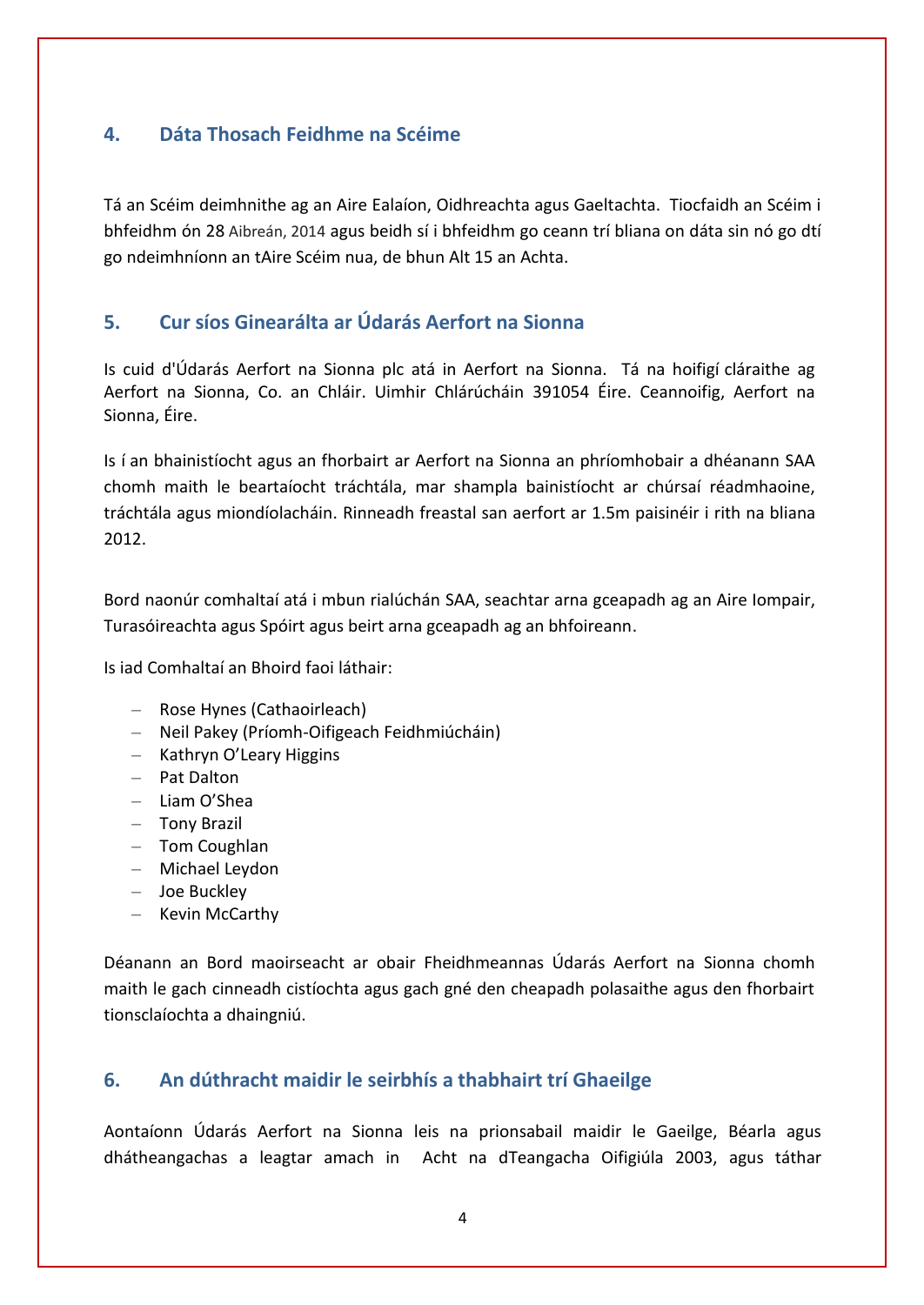dúthrachtach maidir le freastal agus fónamh, a oiread agus is féidir leis na hacmhainní atá ar fáil, do na custaiméirí ar mian leo a ngnó a dhéanamh trí Ghaeilge.

Tugann SAA chun aire chomh maith go bhfuiltear ag feidhmiú mar chuid de thionscal atá faoi rialú géar agus gurb é an Béarla teanga oifigiúil an tionscail sin ón mbliain 1951 de réir mar a shocraigh an Eagraíocht Eitlíochta Sibhialta Idirnáisiúnta (ICAO).

D'ainneoin an dualgas coinníollacha ICAO a shásamh, féachann Údarás Aerfort na Sionna leis an nGaeilge a chur chun cinn agus feabhas a chur ar na seirbhísí trí Ghaeilge don phobal. Fáiltítear roimh ullmhú na Scéime seo mar dheis bonn foirmeálta a chur faoi na seirbhísí atá á gcur ar fáil i nGaeilge cheana féin agus leathnú leis na seirbhísí atá ar fáil trí Ghaeilge.

<span id="page-4-0"></span>**6.1 Na príomh-mhodhanna cumarsáide leis an bpobal** 

- Caint ar an Láthair
- Seirbhísí Teileafóin
- Comhfhreagras Leictreonach
- An Láithreán Gréasáin
- Na Meáin Shóisialta
- An Preas / Fógraíocht

<span id="page-4-1"></span>**6.2 Seirbhísí a chuireann Údarás Aerfort na Sionna ar fáil trí Ghaeilge**

- *Comhfhreagras:-*  Déantar gach litir, teachtaireacht facs agus teachtaireacht ríomhphoist a fhaightear i nGaeilge a fhreagairt i nGaeilge.
- *Comharthaí:-* Tá na comharthaí slí ar fad ar fud an Chríochfoirt dhátheangach.
- *Córais Ríomhaireachta:-* Tá gach córas ríomhaireachta a cuireadh isteach ón mbliain 2007 i leith in ann go hiomlán chuig úsáid na Gaeilge.
- <span id="page-4-2"></span>**6.3 Seirbhísí atá ar fáil i mBéarla amháin** Is i mBéarla amháin a chuirtear na seirbhísí eile ar fad ar fáil.
- <span id="page-4-3"></span>**6.4 Seirbhísí atá ar fáil faoi láthair i nGaeilge agus i mBéarla**
	- Foilsítear Tuarascáil Bhliantúil Údarás Aerfort na Sionna sa dá theanga
	- Bíonn ainm na cuideachta agus sonraí eile i bhfoirm dhátheangach ar litreacha agus stáiseanóireacht eile SAA.
	- Comharthaí bóthair (i gcomhréir leis an Acht um Thrácht ar Bhóithre 1961)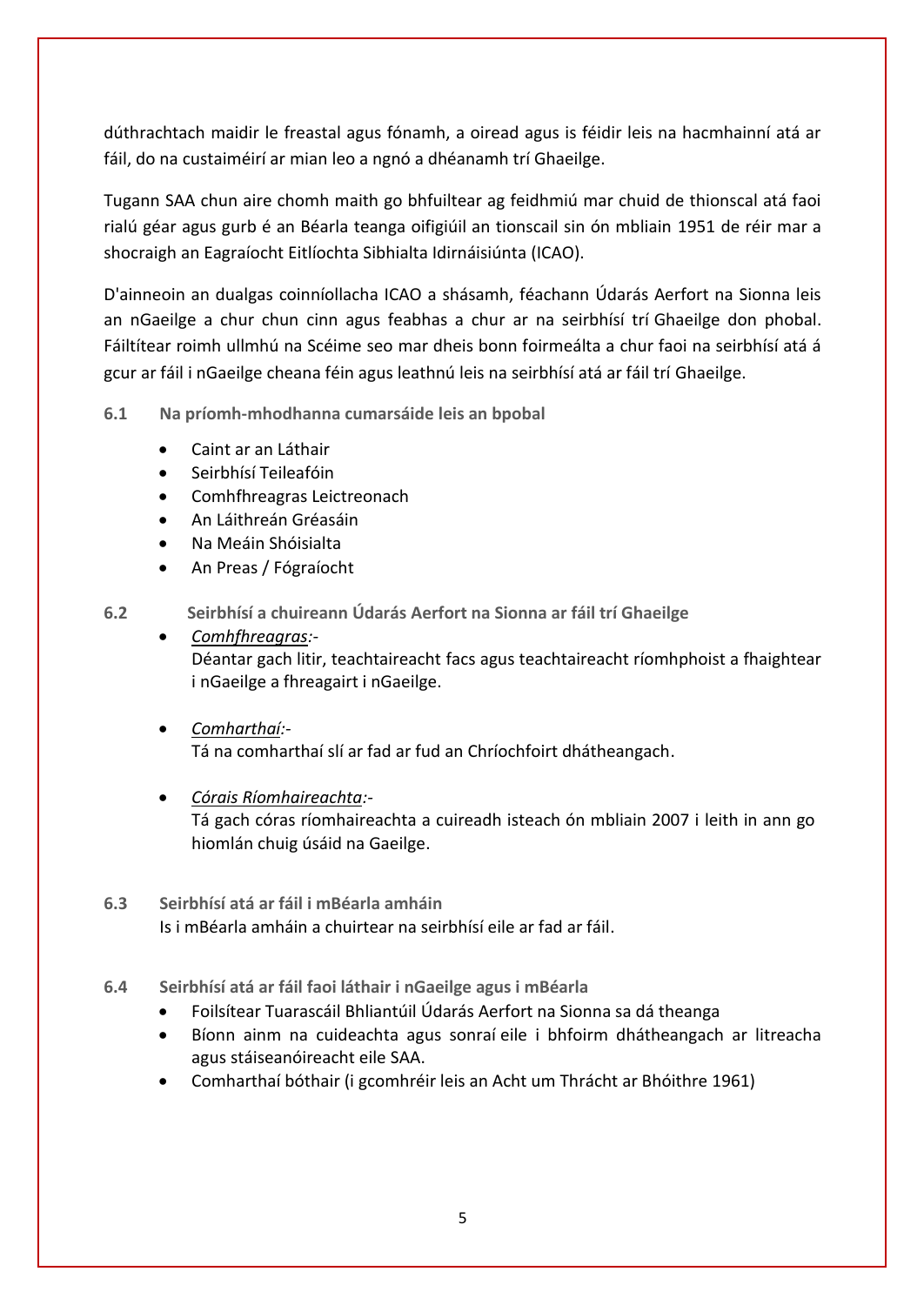# <span id="page-5-0"></span>**7. Forfheabhsú ar an tSeirbhís a chuirfear ar fáil go dhátheangach**

#### <span id="page-5-1"></span>**7.1 Comhfhreagras:-**

Chomh maith leis an dualgas a chomhlíonadh atá ar an Údarás comhfhreagras a thagann i nGaeilge a fhreagairt i nGaeilge, déanfar comhfhreagras a thosú i nGaeilge leo sin ar eol gur fearr leo comhfhreagras trí Ghaeilge.

*Tráth a chur i gcrích: ó thosach na scéime seo.*

#### <span id="page-5-2"></span>**7.2 Teachtaireachtaí Ríomhphoist:-**

Beidh teachtaireachtaí caighdeánacha ar chóras ríomhphoist SAA, mar shampla, séanadh maidir le freagracht, i nGaeilge agus i mBéarla araon. Beidh á mholadh do dhaoine aonair den fhoireann an chuid den fhreagra 'as láthair' nach arna chruthú ag an gcóras é, a úsáid i nGaeilge agus i mBéarla araon.

Déanfar an séanadh caighdeánach a chuirtear le teachtaireachtaí ríomhphoist Údarás Aerfort na Sionna a chur isteach go dhátheangach.

*Tráth a chur i gcrích: Deireadh bhliain tosaigh na scéime seo*

#### <span id="page-5-3"></span>**7.3 Fáiltiú agus Teileafón:-**

Is iad lucht fáiltithe/oibritheoir lasc-chláir SAA an chéad phointe caidrimh leis an bpobal. Tá de pholasaí ag SAA a dheimhniú go mbíonn nós oibre caighdeánach maidir le seirbhís ardchaighdeáin don chustaiméir, ar bun i ndáil leis an réimse seo; tagann san áireamh leis sin:-

- 1. Freagraíonn fáilteoir SAA an teileafón trí ainm Aerfort na Sionna a lua go dhátheangach, mar shampla "Aerfort na Sionna/Shannon Airport, Dia dhuit /Good Afternoon".
- 2. Tá eolas ag fáilteoir SAA ar na gnáthbheannachtaí i nGaeilge.

*Tráth a chur i gcrích: Faoi dheireadh na bliana 2014*

<span id="page-5-4"></span>**7.4 Oiliúint & Forbairt Foirne:-**

Cuirfear cúrsaí oiliúna sa Ghaeilge ar fáil don fhoireann fáiltithe agus spreagfar an chuid eile den fhoireann chun an deis chéanna a thapú. Beidh na cúrsaí teanga seo dírithe ar oiliúint a bhaineann go háirithe leis an aerfort ionas go gcuirtear le cumas fhoireann SAA déileáil le hiarratais i nGaeilge ó chustaiméirí.

*Tráth a chur i gcrích: Deireadh bhliain tosaigh na scéime seo*

- Déanfar na gealltanais a thugann SAA sa scéim seo a thabhairt chun aire gach duine den fhoireann trí fheachtas cumarsáide inmheánach.
- Tá de rún ag SAA cur leis an gceiliúradh ar imeachtaí poiblí/cultúir áirithe i nGaeilge, mar shampla Lá Fhéile Pádraig le béim faoi leith ar cheiliúradh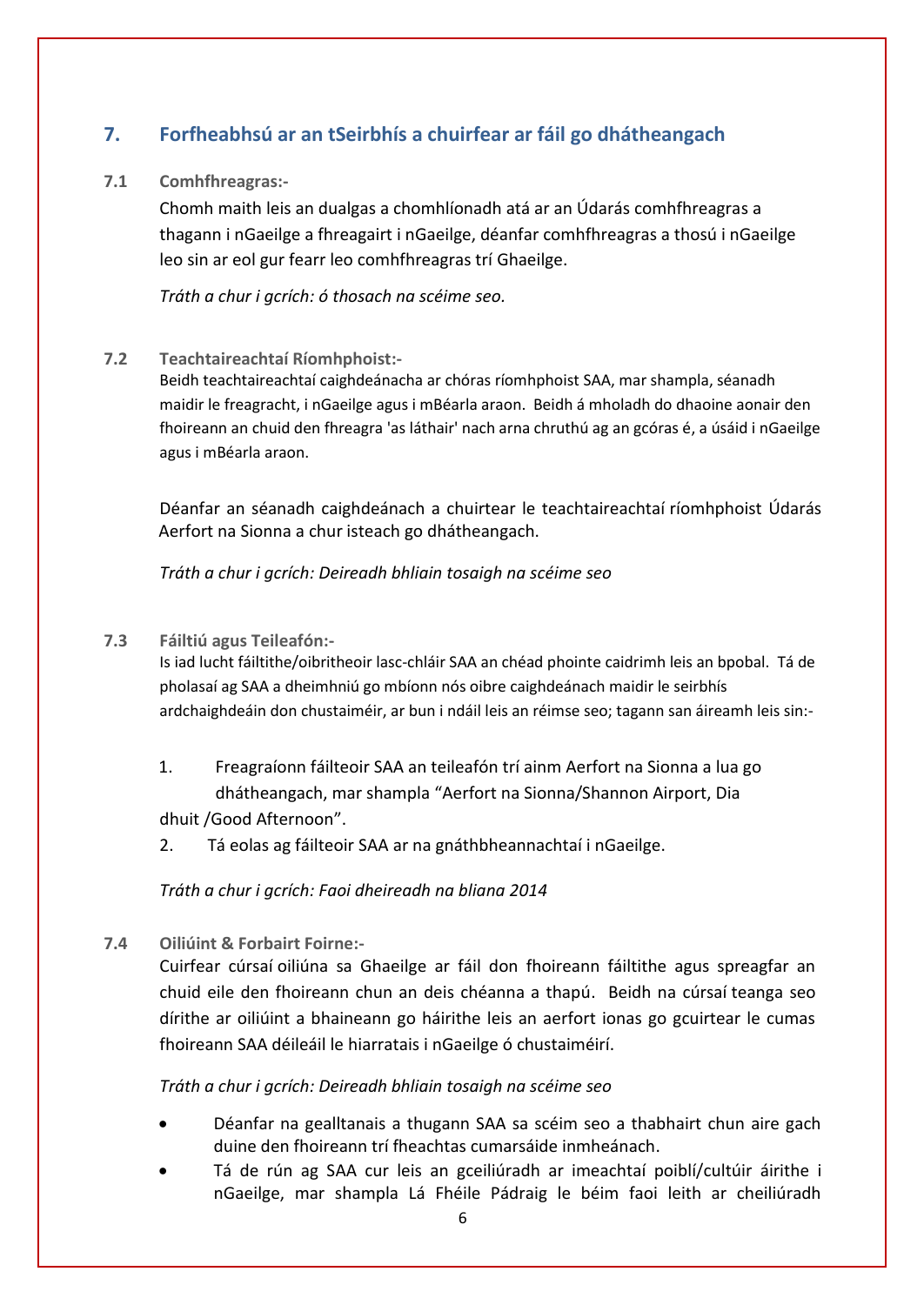trí Ghaeilge agus ar an nGaeilge a chur chun cinn. Glacfaidh SAA páirt i Seachtain na Gaeilge agus spreagfar gach duine den fhoireann chun cumarsáid a dhéanamh i nGaeilge i mbun ghnáthobair an lae dóibh.

#### <span id="page-6-0"></span>**7.5 Fógraí Béil:-**

Déanfar fógraí réamhthaifeadta go dhátheangach.

#### <span id="page-6-1"></span>**7.6 Foilseacháin:-**

Déanfar tuarascálacha tábhachtachta a fhoilsíonn SAA, mar shampla an tuarascáil bhliantúil, a fhoilsiú go dhátheangach, taobh amuigh de shraitheanna de lámhleabhair inmheánacha nó cáipéisí de chineál teicniúil, eolaíochta nó saineolais speisialta, a chuirfear ar fáil i mBéarla amháin. Sa chás go bhfágfadh toirt aon fhoilseachán dhátheangach gur lú éifeacht a bheadh leis nó go mbeadh costas breise iomarcach i gceist, d'fhéadfadh gur dhá leagan faoi leith, i nGaeilge agus i mBéarla, a chuirfí ar fáil. Ina leithéid de chás, beidh ráiteas in gach aon leagan go bhfuil leagan ar fáil freisin sa teanga eile.

*Tráth a chur i gcrích: Deireadh bhliain tosaigh na scéime seo*

#### <span id="page-6-2"></span>**7.7 Preaseisiúintí:-**

Déanfar gach preaseisiúint a bhaineann le himeachtaí sóisialta/cultúir a eisiúint agus a chur suas ar láithreán gréasáin na Cuideachta go dhátheangach. Ar iarratas a fháil ina leith sin, cuirfear preaseisiúintí ar fáil i nGaeilge do na meáin chumarsáide áitiúla agus/nó náisiúnta.

Déanfar gach preaseisiúint agus ráiteas a bhaineann le tuarascálacha dhátheangacha a eisiúint (mar shampla an tuarascáil bhliantúil) a eisiúint i bhfoirm dhátheangach ó thosach na Scéime seo.

*Tráth a chur i gcrích: ó thosach na scéime seo.*

#### <span id="page-6-3"></span>**7.8 Cumarsáid:-**

Ar iarratas a fháil ina leith sin, féachfaidh SAA lena chinntiú go mbíonn urlabhraí le Gaeilge ar fáil, ag a bhfuil dóthain údaráis, le cur faoi agallamh ag meáin áitiúla agus/nó náisiúnta.

*Tráth a chur i gcrích: Deireadh bhliain tosaigh na scéime seo*

#### <span id="page-6-4"></span>**7.9 Láithreán Gréasáin:-**

<span id="page-6-5"></span>Is i mBéarla atá láithreán gréasáin Údarás Aerfort na Sionna ach amháin foilseacháin na corparáide.